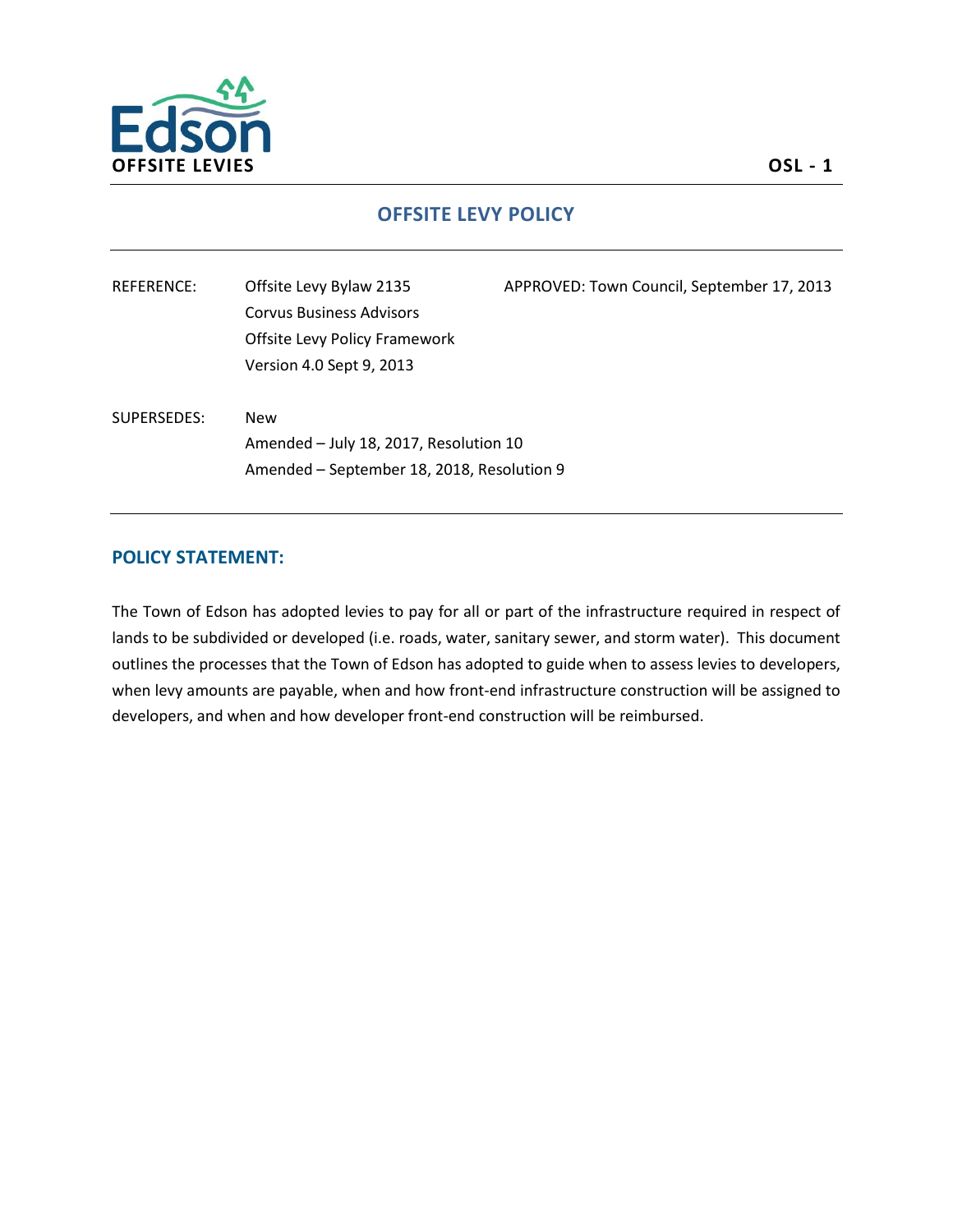## **DEFINITIONS:**

| <b>Term</b>                                | <b>Description</b>                                                |  |
|--------------------------------------------|-------------------------------------------------------------------|--|
| <b>Off-site Levy Exemption</b>             | Conditions that must be satisfied in order to have to an off-site |  |
|                                            | levy assessment waived on a subdivision or development permit     |  |
|                                            | application.                                                      |  |
| <b>Off-site Levy Offset</b>                | Front-end infrastructure costs incurred by the developer used to  |  |
|                                            | reduce the amount of off-site levy assessment payable by the      |  |
|                                            | developer.                                                        |  |
| <b>Off-site Levy Deferral Agreement</b>    | An agreement between the developer and municipality that          |  |
|                                            | permits the developer to pay off-site levies on an installment    |  |
|                                            | basis.                                                            |  |
| <b>Off-site Levy Down Payment</b>          | The amount of off-site levy that is immediately due upon the      |  |
|                                            | issuance of a subdivision or development permit.                  |  |
| <b>Off-site Levy Installment</b>           | The amount of off-site levy assessment that is due annually.      |  |
| "Qualified" Off-site Infrastructure        | Developer front-ended infrastructure that is outlined in the Off- |  |
|                                            | site Levy Bylaw and contained within the "qualified" portion of   |  |
|                                            | the Capital Plan (usually the first 5 years).                     |  |
| "Non-Qualified" Off-site Infrastructure    | Developer front-ended infrastructure that is outlined in the Off- |  |
|                                            | site Levy Bylaw and is contained within the "non-qualified"       |  |
|                                            | portion of the Capital Plan (usually beyond 5 years).             |  |
| <b>Capital Plan</b>                        | Outlines Off-site infrastructure approved for construction and    |  |
|                                            | outlined in the Off-site Levy Bylaw. Note, items approved for     |  |
|                                            | construction do not necessarily mean that they are funded.        |  |
| <b>Annual Financial Plan</b>               | Outlines future anticipated disbursement / retention of off-site  |  |
|                                            | levy reserve funds. The plan considers front-ending claims,       |  |
|                                            | development infrastructure staging, Off-site levy reserve         |  |
|                                            | balances, future off-site levy receipts, municipal debt capacity  |  |
|                                            | etc.                                                              |  |
| <b>Construction Completion Certificate</b> | Issued by the municipality to signify that front-end off-site     |  |
|                                            | infrastructure has been constructed to standard.                  |  |
| <b>Final Acceptance Certificate</b>        | Issued at the completion of a warrantee period and when front-    |  |
|                                            | end infrastructure is free of defects and deficiencies. The Final |  |
|                                            | Acceptance Certificate signals the release of hold back on front- |  |
|                                            | ended construction repayment.                                     |  |
| <b>Holdback</b>                            | The amount of funds held-back after issuance of the Construction  |  |
|                                            | Completion Certificate during the warranty period. Holdback       |  |
|                                            | may be released upon issue of the Final Acceptance Certificate.   |  |
|                                            |                                                                   |  |
|                                            |                                                                   |  |

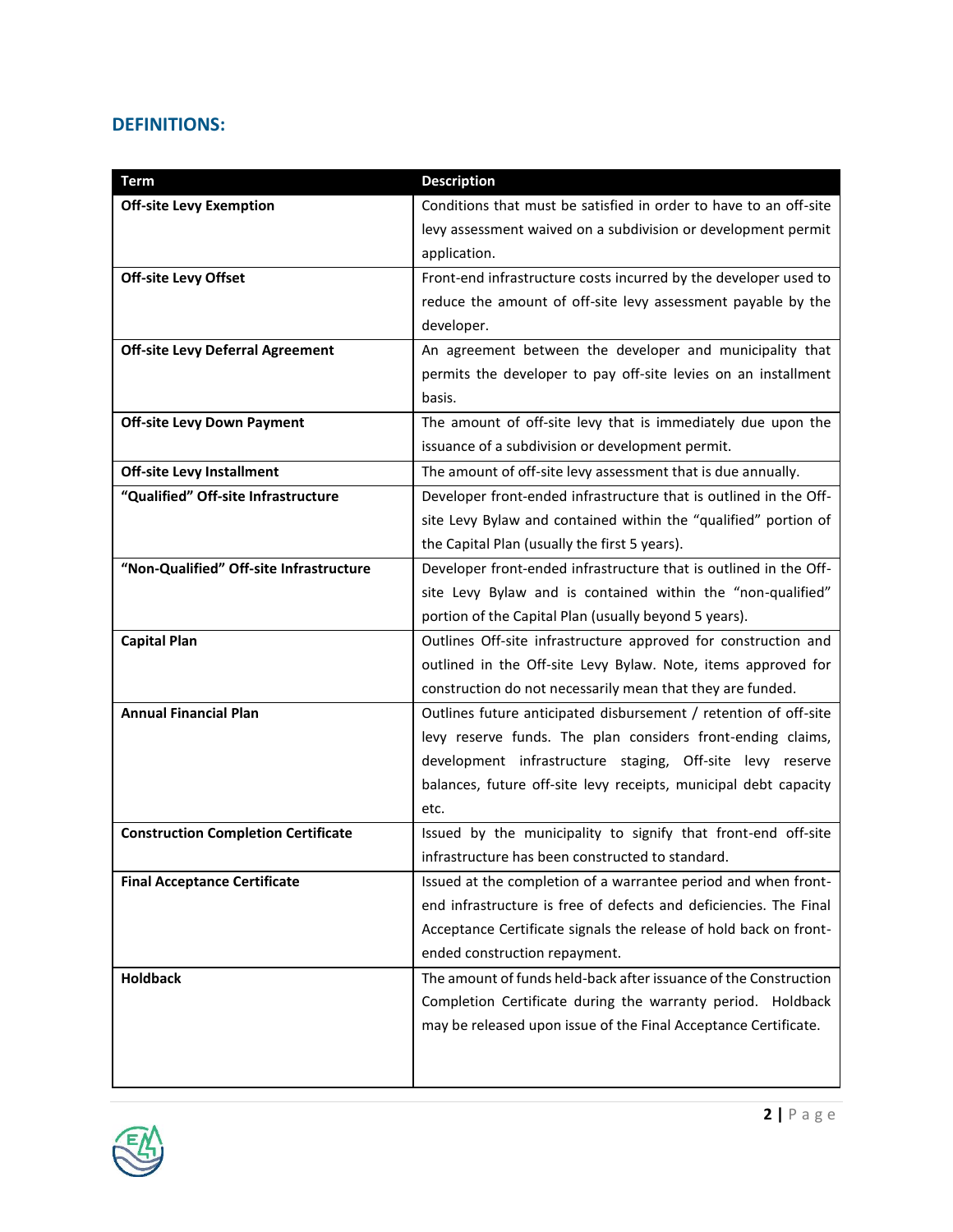#### **1. ASSESSMENT/COLLECTION PROCESS OVERVIEW**

The first thing that must be determined is whether an application for subdivision or development is eligible or exempt from incurring an off-site levy obligation:

#### **Guiding Principle**

**If a parcel of land was previously developed or subdivided, and an off-site levy was paid in accordance with Section 648 of the Municipal Government Act on that entire parcel, then any new development or subdivision is exempt from any future assessment and payment of off-site levies.**

#### **Guiding Principle**

**If a development or subdivision is, in the opinion of the Town, likely not to place a burden on the roads, and/or water, and/or sanitary, and/or storm water off-site infrastructure then the development or subdivision may, subject to the approved policies, be considered exempt from off-site levy assessment and payment obligation.**

#### **Threshold**

|    | <b>Exemption / Exemption Threshold</b>       | Rationale                                           |
|----|----------------------------------------------|-----------------------------------------------------|
| a) | <b>Temporary Development / Land Uses</b>     |                                                     |
|    | Temporary land uses are exempt so long as    | If a use is truly temporary in nature the impact on |
|    | the use or structure proposed will not be    | off-site levy infrastructure will also be temporary |
|    | used beyond 1 year.                          | and therefore complies with the guiding principle.  |
|    |                                              | threshold ensures<br>The<br>timeframe<br>that       |
|    |                                              | temporary use is not extended to permanent use.     |
| b) | <b>Replacement of a Structure</b>            |                                                     |
|    | Replacement of a structure with a new        | This is intended to exempt residential rebuilding / |
|    | structure of the same size and use at the    | commercial rebuilding in the event of a fire or     |
|    | same site or lot when such replacement is    | similar catastrophic lost, etc. The replacement     |
|    | substantially completed within 1 year of the | structure would not use off-site infrastructure to  |
|    | demolition or destruction of the prior       | any greater extent than the previous structure.     |
|    | structure are exempt.                        | The threshold timeframe is intended to ensure       |
|    |                                              | that replacement of the structure occurs in a       |
|    |                                              | timely fashion.                                     |

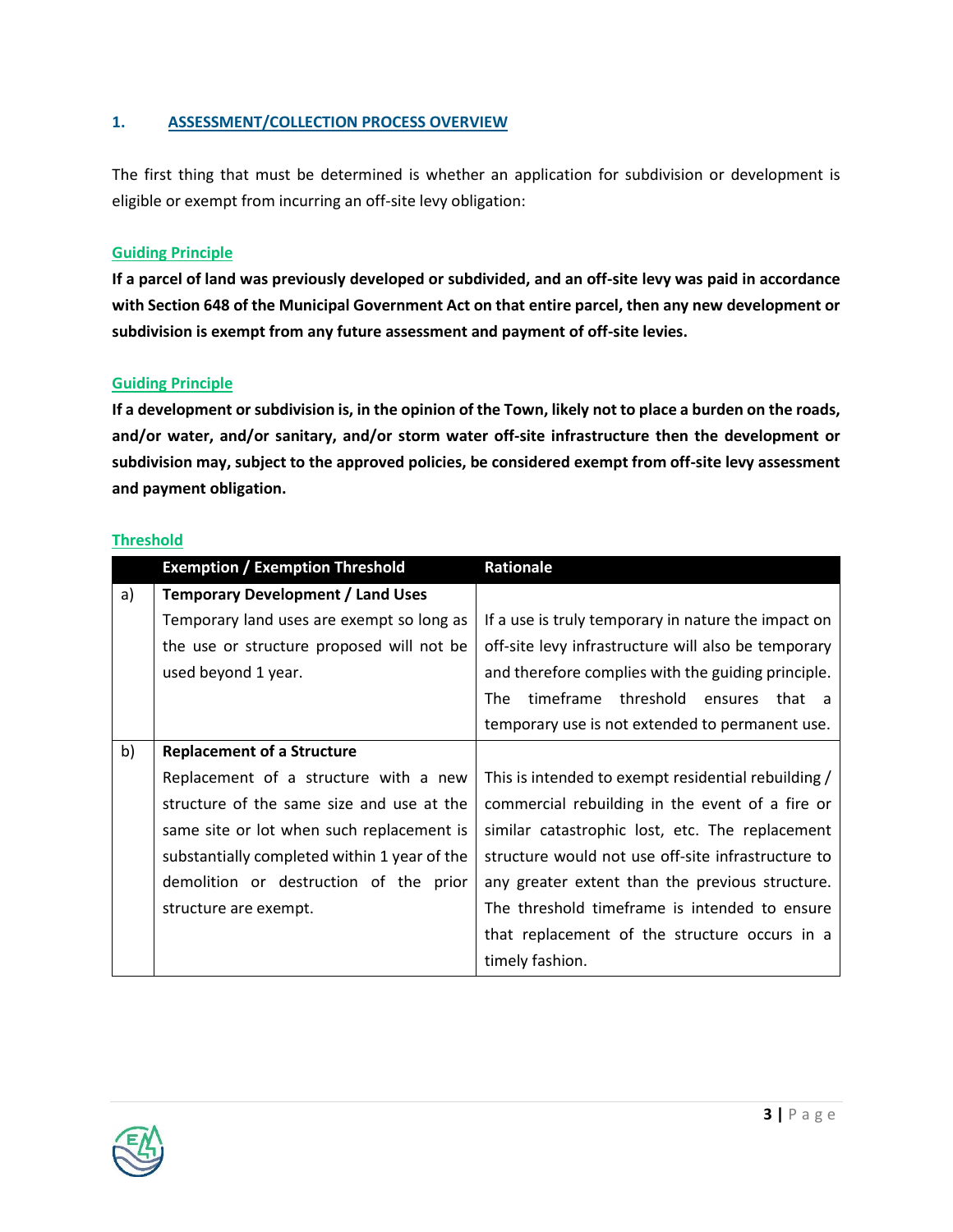|    | <b>Exemption / Exemption Threshold</b>                                       | Rationale                                          |
|----|------------------------------------------------------------------------------|----------------------------------------------------|
| c) | <b>Altering a Residential Structure</b>                                      |                                                    |
|    | Altering residential structures which will not                               | This is intended to exempt the various forms of    |
|    | impact the original use of the structure may                                 | residential alterations that may be applied for.   |
|    | be considered exempt. (i.e., single family                                   | Alterations that change the original use (e.g.,    |
|    | residential once altered, remains single                                     | moving from single family to multi-family) would   |
|    | family use).                                                                 | be considered a development that would result in   |
|    |                                                                              | greater demand on off-site infrastructure and      |
|    |                                                                              | therefore not exempt from off-site levies.         |
| d) | <b>Ancillary improvements</b>                                                |                                                    |
|    | Includes but may not limited to fences,                                      | This is intended to exempt various residential,    |
|    | walls, berms and signs. These miscellaneous                                  | industrial<br>commercial<br>development<br>and     |
|    | improvements are exempt.                                                     | applications that would not create any additional  |
|    |                                                                              | burden on off-site infrastructure.                 |
| e) | <b>Division</b><br>Lands<br><b>Further</b><br><b>of</b><br>that<br><b>SO</b> |                                                    |
|    | <b>Subdivision Can Take Place</b>                                            | This allows large tracks of lands to be assembled  |
|    | <b>Includes</b><br>situations where<br>lands<br>are                          | and divided among developers. The parcel size      |
|    | subdivided into blocks that in turn would                                    | threshold is established to help guide application |
|    | require further subdivision of individual lots                               | of this exemption.                                 |
|    | or blocks. A parcel size greater than 16ha.                                  |                                                    |
|    | (40ac.) is exempt.                                                           |                                                    |
| f) | <b>Non-residential Farm Buildings</b>                                        |                                                    |
|    | Agricultural / farming structures<br>are                                     | Exempting non-residential farm buildings would     |
|    | exempt. This would include bona fide                                         | permit existing farms to modernize without facing  |
|    | farming operations encompassing barns,                                       | off-site levy assessments and payments.            |
|    | silos and other ancillary development for                                    |                                                    |
|    | agricultural use.                                                            |                                                    |
| g) | <b>Division of Agricultural Lands</b>                                        |                                                    |
|    | Includes situations where<br>a farm is                                       | This would allow land owners to sell their         |
|    | subdivided. Subdivision of land in blocks                                    | farmland and create one residential site on the    |
|    | greater than 16 ha. (40ac.) are exempt. An                                   | divided lands.                                     |
|    | exemption is also permitted for the                                          |                                                    |
|    | severance of a residential parcel of land                                    |                                                    |
|    | from the agricultural lands for a residential                                |                                                    |
|    | site.                                                                        |                                                    |

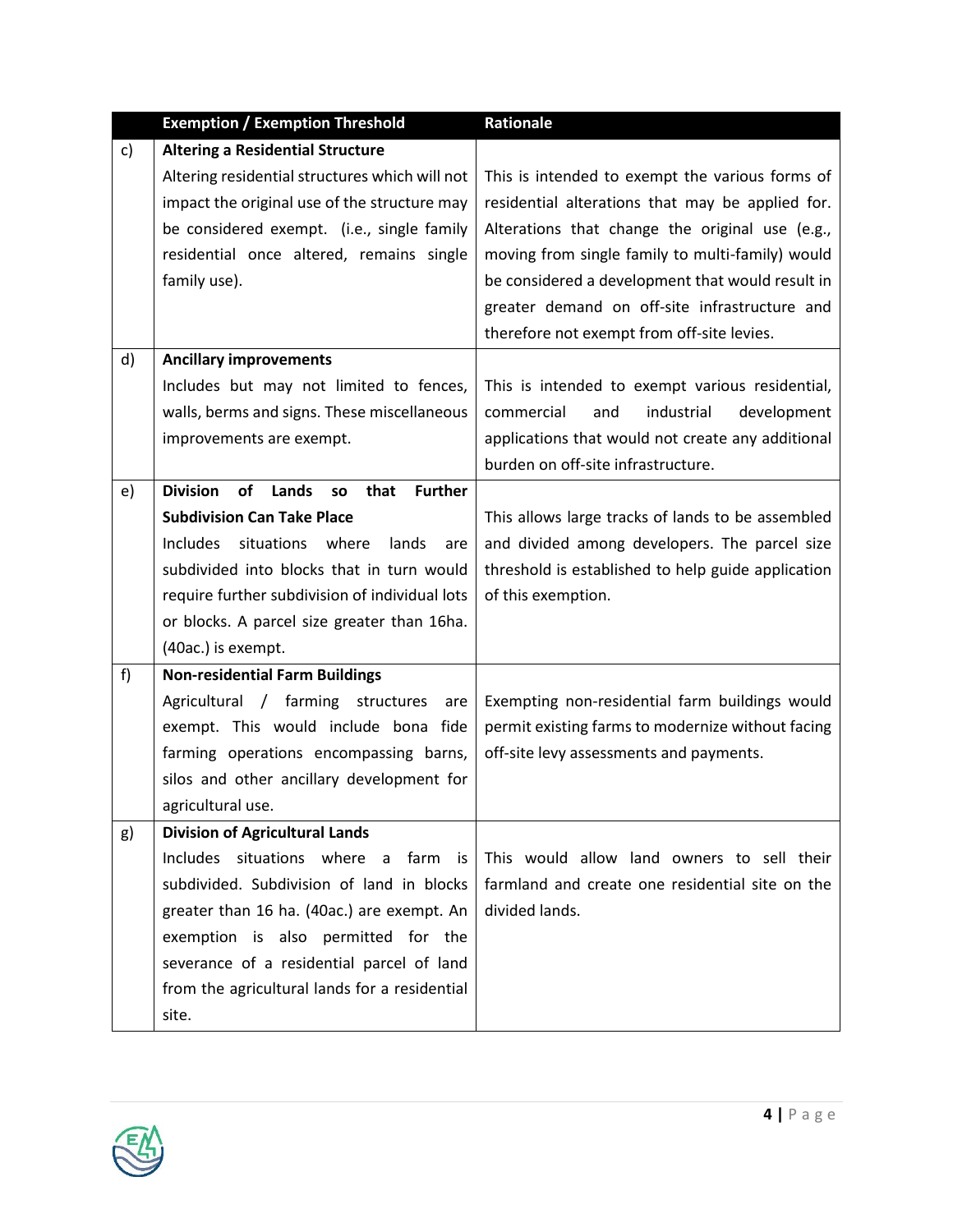|    | <b>Exemption / Exemption Threshold</b>           | Rationale                                                   |
|----|--------------------------------------------------|-------------------------------------------------------------|
| h) | Enlargement of Existing Non-Residential          |                                                             |
|    | <b>Buildings</b>                                 |                                                             |
|    | Non-Residential buildings may be enlarged        | The floor plate % threshold is easy to administer.          |
|    | to 25% of the existing buildings floor size      | A cumulative threshold has been created to                  |
|    | off-site<br>levies<br>before<br>are<br>assessed. | ensure that<br>multiple<br>$\sqrt{2}$<br>staged<br>building |
|    | Cumulative building enlargement in excess        | enlargements do not bypass the payment of off-              |
|    | of 25% building threshold size will result in    | site levies.                                                |
|    | the assessment of off-site levies.               |                                                             |
| i) | <b>Intensified Land Development</b>              |                                                             |
|    | Non-building<br>site<br>development<br>use       | The site use % threshold is easy to administer. A           |
|    | (processing / production facilities, storage     | cumulative threshold has been created to ensure             |
|    | etc.) can be increased by 25% before off-site    | that multiple / staged site developments do not             |
|    | levies are assessed. Cumulative increased        | bypass the payment of off-site levies.                      |
|    | site use in excess of 25% use increase           |                                                             |
|    | threshold will result in the assessment of       |                                                             |
|    | off-site levies.                                 |                                                             |
| j) | Alteration of a Non-Residential Structure        |                                                             |
|    | That Does Not Change the Use or Size of the      |                                                             |
|    | <b>Structure</b>                                 |                                                             |
|    | This would permit any existing industrial or     | This would allow existing developments to make              |
|    | commercial structure to be modernized and        | office renovations etc. within the existing                 |
|    | be exempt from off-site levy assessment          | development floor plate. However if a structures            |
|    | provided<br>that<br>and<br>payments<br>the       | floor plate size were increased the exemption               |
|    | improvement occurred within the existing         | would be lost. Further, if an alteration changed the        |
|    | floor plate size and the use of the structure    | use of the structure then the exemption would               |
|    | did not change.                                  | also be lost.                                               |
| k) | <b>Demolition or Removing of a Structure</b>     |                                                             |
|    | This would permit any existing property to       | This would allow existing property owners to                |
|    | remove existing structures while remaining       | demolish older structures in readying the property          |
|    | exempt from off-site levy assessments.           | for future development.                                     |

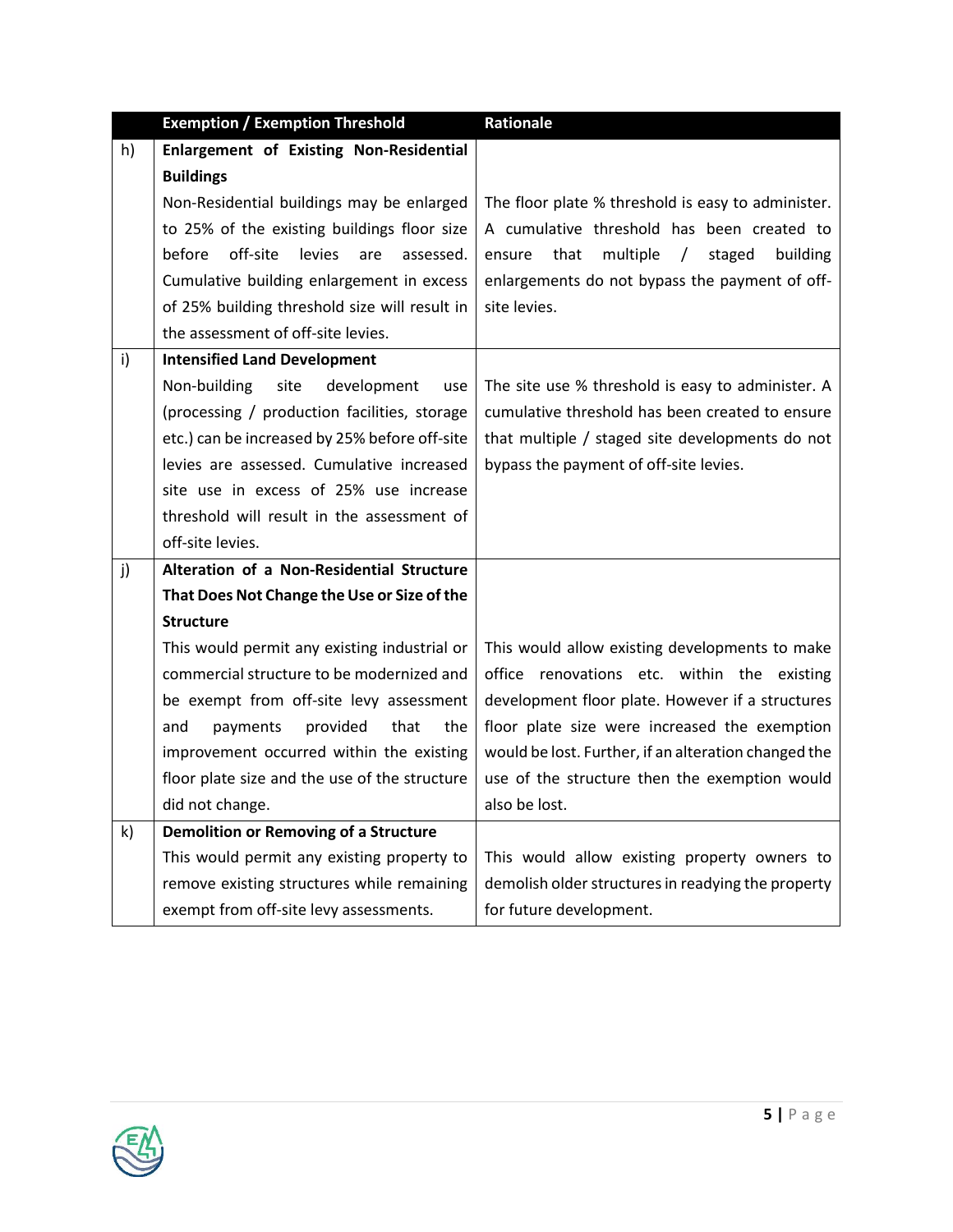## **Exemption / Exemption Threshold Rationale**

| $\vert$ | <b>Test of Burden</b>                           |                                                       |
|---------|-------------------------------------------------|-------------------------------------------------------|
|         | If a review of a specific subdivision or        | A Test of Burden review sheet will be prepared for    |
|         | development proposal by the Development         | any qualifying application. The review sheet will     |
|         | Authority has determined the impact to          | assess if the proposed development will result in     |
|         | municipal services is equivalent, less than,    | an increase to municipal service provided to the      |
|         | or of nominal impact to municipal services      | site for qualified services which may include any     |
|         | provided to a site, the Planning and            | service addressed under Section 648(2) or             |
|         | Development Department Head may waive           | 648(2.1) of the Municipal Government Act.             |
|         | application of offsite levies to that specific  |                                                       |
|         | approval.                                       | If the developed is deemed by the Department          |
|         |                                                 | Head not to have an undue impact to services and      |
|         | This determination is at the discretion of the  | waiver would not be deemed a granting of a            |
|         | Department Head or Chief Administrative         | special privilege*, offsite levies may be waived at   |
|         | Officer. An Offsite Levy may be differed        | their discretion. If the development will have only   |
|         | entirely or for specific services.              | a partial impact (e.g. roads or water only) then the  |
|         |                                                 | Department Head may apply all levies or choose        |
|         | A Levy for a service waived under this policy   | to waive all but the impacted service.                |
|         | does not prevent the Town from collection       |                                                       |
|         | of the levy for that service in the future. The | *For the purposes of this policy, a special privilege |
|         | decision whether an offsite levy for a service  | means a decision that is a benefit to a party to the  |
|         | is waived may not be appealed to the            | exclusion of others and in derogation of common       |
|         | Subdivision and Development Appeals             | right.                                                |
|         | Board (SDAB). The SDAB may only consider        |                                                       |
|         | if the Offsite Development Levy Bylaw is        |                                                       |
|         | applicable to the proposal or not.              |                                                       |

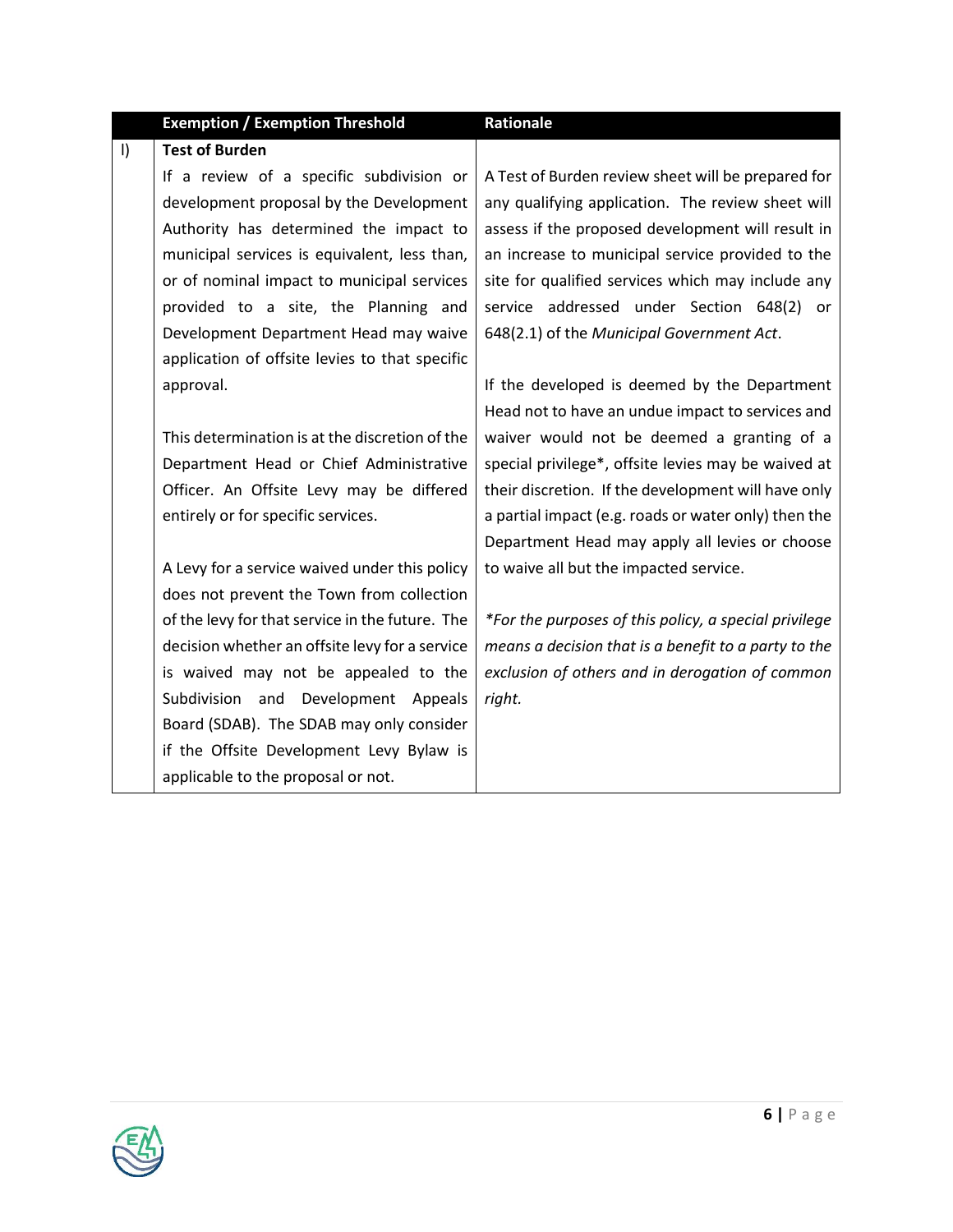#### **2. LEVY ASSESSMENT DEFERMENT AND INSTALLMENT PAYMENTS**

Once an off-site levy is incurred, the next decision is "when should the levy be paid?" Off-site levy deferment allows the developer to pay their levy over a period of time. Eligibility for deferment must be considered.

#### **Guiding Principle**

**A development or subdivision that is assessed cumulative off-site levies in excess of \$800,000 may elect to defer Off-site levy payments.**

#### **Threshold**

|    | <b>Deferment Threshold</b>                         | Rationale                                          |
|----|----------------------------------------------------|----------------------------------------------------|
| a) | <b>Off-site Levy Deferment Threshold</b>           |                                                    |
|    | The option to defer payment of levies              | The dollar value threshold provides the developer  |
|    | would be extended to any subdivision or            | with a clearly understood threshold for payment    |
|    | development application with off-site              | deferment. Off-site levies below the threshold are |
|    | than \$800,000.<br>The<br><b>levies</b><br>greater | payable as a condition of approving a development  |
|    | maximum deferment period is 2 years.               | or subdivision application.                        |

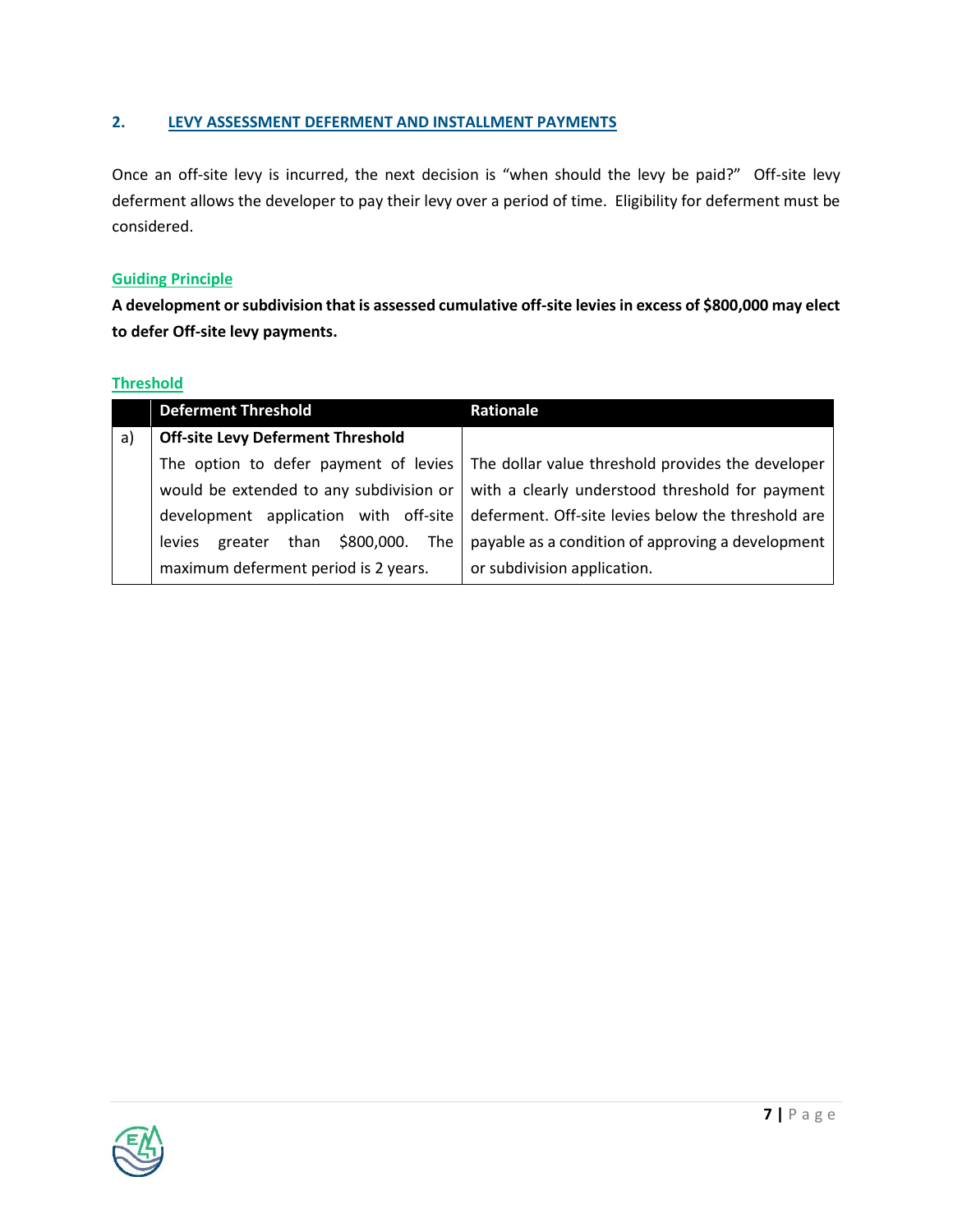#### **3. REPAYMENT PERIOD AND TERMS**

#### **Guiding Principle**

**Developers that are eligible and elect to defer off-site levy payments must enter into agreement with the Town (execute a Deferral Agreement). The Deferral Agreement with the Town outlines the terms and conditions upon which off-site levy payments will be made. Non-qualified infrastructure is not eligible for deferral.**

|              | <b>Installment Terms</b>                            | Rationale                                             |
|--------------|-----------------------------------------------------|-------------------------------------------------------|
| a)           | <b>Initial Off-site Levy Down Payment</b>           |                                                       |
|              | A portion of the off-site levy assessment is        | The payment of a portion of the Off-site levy ensures |
|              | payable as a condition of the subdivision           | that some level of funding will immediately flow into |
|              | or development permit being issued. The             | the off-site levy reserves.                           |
|              | down payment must be 33.33% of the off-             |                                                       |
|              | site levy assessment. The balance to be             |                                                       |
|              | paid in installments.                               |                                                       |
| b)           | <b>Installment Payments</b>                         |                                                       |
|              | The balance owing would be paid within a            | The payment installment period is intended to         |
|              | maximum period of 2 years as follows:               | provide a cash flow outlet to the developer. Deferral |
|              | 1st Year Anniversary Date - 50% of the<br>$\bullet$ | however does not lock in the amount to be paid by     |
|              | balance owing will be paid. The                     | the developer. A developer would be required to       |
|              | balance owing is adjusted to reflect                | adjust amounts due to the Town as a result of any     |
|              | the approved off-site levy rates as at              | levy rate changes that occurred over the deferment    |
|              | date of payment.                                    | period.                                               |
|              | 2nd Year Anniversary Date - payment<br>$\bullet$    |                                                       |
|              | of the remaining balance. The balance               |                                                       |
|              | owing will be adjusted to reflect the               |                                                       |
|              | approved off-site levy rates as at the              |                                                       |
|              | time of payment.                                    |                                                       |
| $\mathsf{c}$ | <b>Early Repayment</b>                              |                                                       |
|              | Developers have the ability to pay off any          | This would accommodate situations where a             |
|              | off-site levy balances earlier than the             | developer wishes to pay out all levy obligations.     |
|              | repayment date terms.                               | Early payment may be desired to avoid off-site levy   |
|              |                                                     | rate increase adjustments.                            |

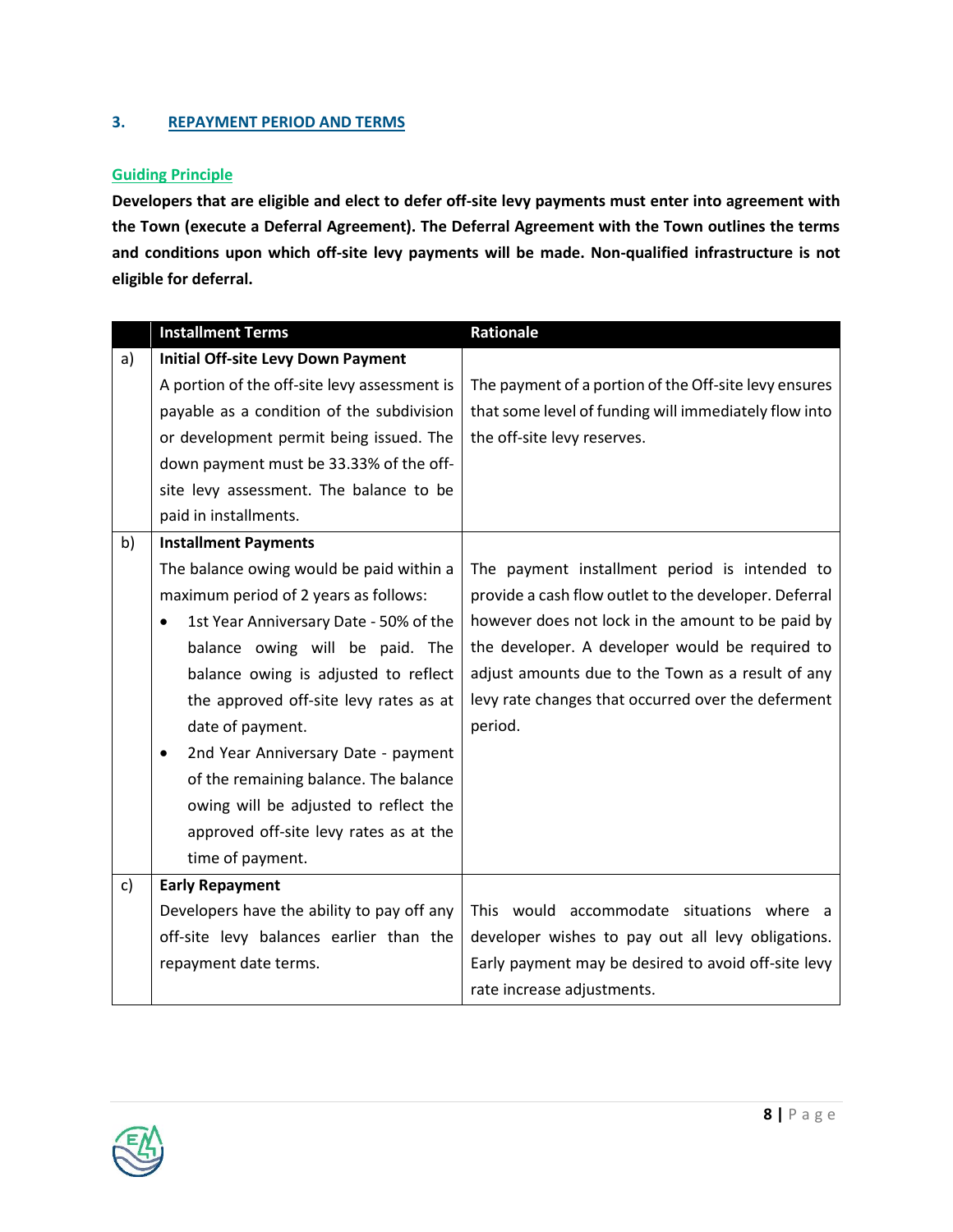#### **4. REPAYMENT INDEMNIFICATION**

#### **Guiding Principle**

**Developers that elect to defer off-site levy payments must provide the Town with indemnification in the event of payment default.**

**Failure of the developer to pay an off-site levy installment will result in the indemnification held by the Town to be exercised and applied against amounts owed by the developer.** 

|    | <b>Indemnification Terms</b>               | <b>Rationale</b>                                    |
|----|--------------------------------------------|-----------------------------------------------------|
| a) | <b>Irrevocable Letter of Credit</b>        |                                                     |
|    | An irrevocable letter of credit in the     | The irrevocable letter of credit provided through a |
|    | amount of the balance owing will be        | bank or lending institution may be readily          |
|    | provided by the developer to the Town. As  | converted in the case of payment default.           |
|    | installments are provided to the Town a    |                                                     |
|    | new letter of credit for the remaining     |                                                     |
|    | balance owing will be provided. This       |                                                     |
|    | balance may be adjusted as a result of any |                                                     |
|    | off-site levy rate changes that have       |                                                     |
|    | occurred.                                  |                                                     |

#### **5. INCREASING AMOUNTS DUE FOR ANY INCREASE IN OFF-SITE LEVY RATES**

#### **Guiding Principle**

**Developers that elect to defer off-site levy payments will be assessed their off-site levy obligation based upon the off-site levy rate in effect at time of payment.** 

|    | <b>Assessment Adjustment Terms</b>          | <b>Rationale</b>                                       |
|----|---------------------------------------------|--------------------------------------------------------|
| a) | <b>Assessment at Time of Payment</b>        |                                                        |
|    | Off-site levy balances owing are "floating" | Off-site infrastructure is subject to changes for cost |
|    | and subject to adjustment for off-site levy | changes, interest rate changes etc. These changes      |
|    | rates in effect at the time of payment.     | will be considered in off-site levy rate changes       |
|    |                                             | annually.                                              |

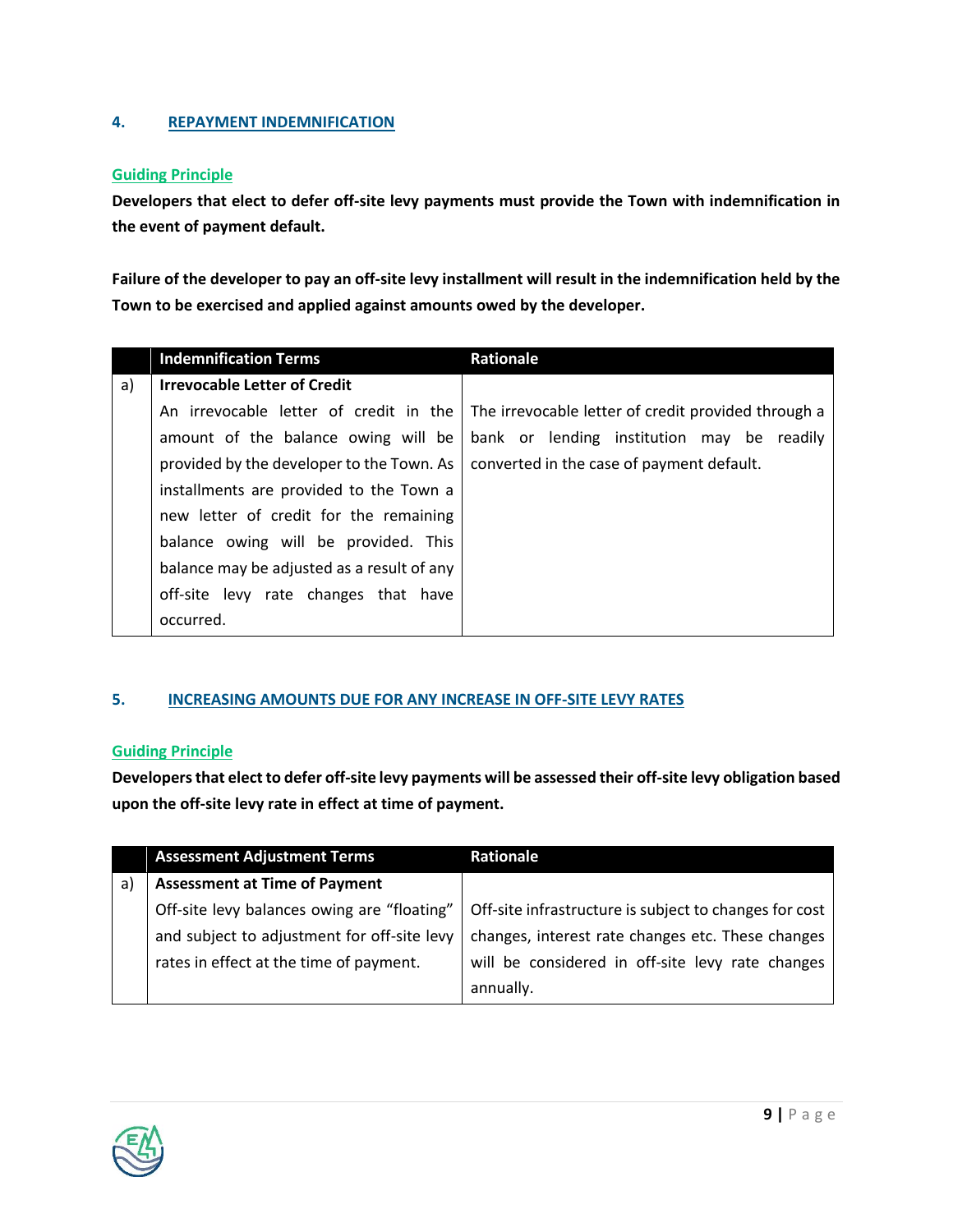#### **6. OFF-SITE LEVY INFRASTRUCTURE FRONT-ENDING**

The timing of off-site infrastructure is such that all off-site levy funds will not be in place prior to construction. In order to attract developers to front-end construction, certain policy incentives have been implemented by the Town of Edson.

#### **Guiding Principle**

**Off-site infrastructure constructed by a developer will be constructed to the standards and specifications of the Town.**

**Developers are required to enter into an agreement with the Town on all off-site infrastructure constructed (qualified or non-qualified infrastructure).** 

**"Qualified" Off-site infrastructure is outlined within Town of Edson's off-site Levy Bylaw and is contained within the next 5 years of the Town's Capital Plan.**

**"Non-qualified" Off-site infrastructure is outlined with Town of Edson's Off-site Levy Bylaw but is contained beyond the next 5 years of the Town's Capital Plan.** 

**Developers that construct "Qualified" or "Non-qualified" Off-site infrastructure are permitted to offset off-site levies up to the cost of infrastructure being constructed (see offsetting off-site levies).** 

**Developers that construct "qualified" off-site infrastructure will be reimbursed infrastructure construction costs and interest will accrue on unpaid balances.**

**Developers that construct "non-qualified" off-site infrastructure will not be reimbursed costs and will not receive interest on unpaid balances until such time as the infrastructure becomes "qualified" (i.e., contained in the next 5 years of the Town's Capital Plan).**

|                                 | <b>Qualified Infrastructure</b>             | <b>Non-qualified Infrastructure</b>        |
|---------------------------------|---------------------------------------------|--------------------------------------------|
| Relationship to Off-site        | Is contained in the Town's Off-site Levy    | Is contained in the Town's Off-site Levy   |
| Levy Bylaw and Capital          | Bylaw and the next 5 years of the           | Bylaw but is contained beyond the next 5   |
| Plan                            | Town's Capital Plan.                        | years of the Town's Capital Plan.          |
| &<br><b>Standards</b>           | Constructed to the standards<br>and         | Constructed to the standards<br>and        |
| <b>Specifications</b>           | specifications of the Town.                 | specifications of the Town.                |
| <b>Front-end Agreement</b>      | Developers are required to enter into       | Developers are required to enter into an   |
|                                 | an agreement with the Town.                 | agreement with the Town                    |
| <b>Offset Off-site Levies</b>   | Developers may offset the value of off-     | Developers may offset the value of off-    |
|                                 | site levies being collected by the cost of  | site levies being collected by the cost of |
|                                 | construction. Offset may only be            | construction. Offset may only be applied   |
|                                 | applied to levies in the same category      | to levies in the same category as          |
|                                 | as infrastructure being constructed.        | infrastructure being constructed.          |
| <b>Interest</b><br>Unpaid<br>on | Developers will receive interest on the     | No Interest Payment Until Qualified -      |
| <b>Balance</b>                  | off-site<br>of<br>infrastructure<br>balance | Developers will not receive interest on    |
|                                 | amounts due to the developer.               | non-qualified infrastructure constructed.  |
|                                 |                                             | Interest will only accrue once the         |
|                                 |                                             | infrastructure is "qualified".             |

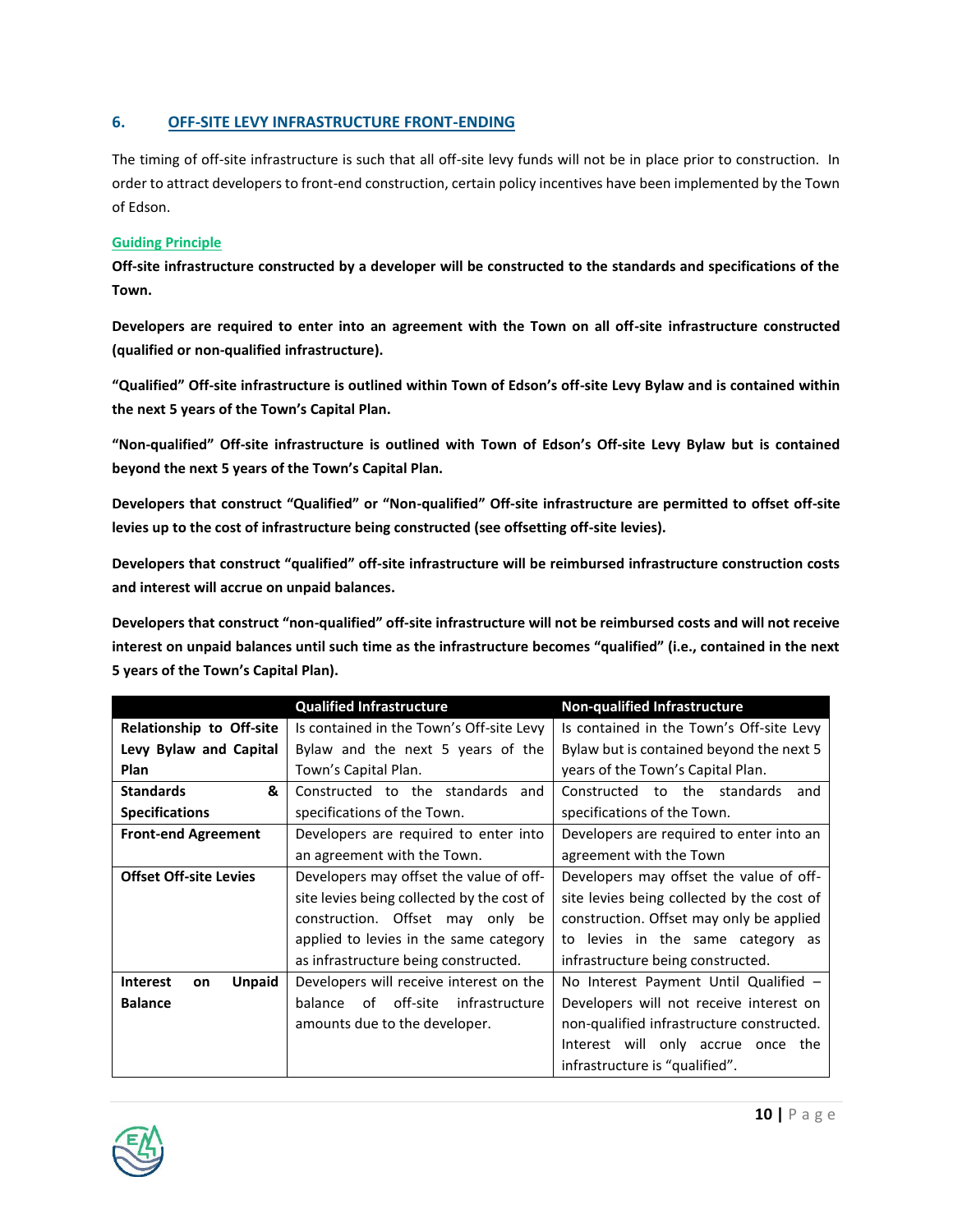#### **7. OFFSETTING OFF-SITE LEVIES FOR FRONT END INFRASTRUCTURE COSTS**

Developers who front end the construction of off-site levy infrastructure may apply the cost of this infrastructure against off-site levies due to the Town of Edson.

#### **Guiding Principle**

**Developers that front end the construction of off-site infrastructure may offset the Off-site levy assessments on this category of off-site infrastructure up to the cost of infrastructure construction.**

**Front-end infrastructure costs may only be applied against the same off-site levy category as the infrastructure being front-ended.**

|    | Front-end Construction Amount / Offset Credits Rationale |                                               |
|----|----------------------------------------------------------|-----------------------------------------------|
| a) | Offset Based Upon Professional Estimate /                |                                               |
|    | <b>Adjusted for Actual</b>                               |                                               |
|    | The offset credit will be based upon the Town            | Obtaining external pricing ensures that all   |
|    | approved construction estimates. The developer           | parties understand the potential cost of the  |
|    | will provide this estimate. The developer                | project.                                      |
|    | estimate must be certified by a professional             | Final actual construction cost is required to |
|    | architect or engineer or based on a fixed price          | finalize amounts that may be due to the       |
|    | bid from a contractor.                                   | developer and / or the Town.                  |
|    | ultimately<br>When<br>the<br>infrastructure<br>is        | The notification and approval of change       |
|    | constructed the actual cost of construction,             | orders will keep the Town and developer       |
|    | approved by the Town, may be applied to adjust           | apprised of the cost changes and potential    |
|    | any off-site levies still owing.                         | impact on levy assessments outstanding.       |
|    | The developer must advise the Town of any                |                                               |
|    | change orders that impact the cost of the                |                                               |
|    | approved infrastructure and the change order             |                                               |
|    | must be approved in writing by the Town to be            |                                               |
|    | eligible for reimbursement or levy assessment            |                                               |
|    | offset.                                                  |                                               |

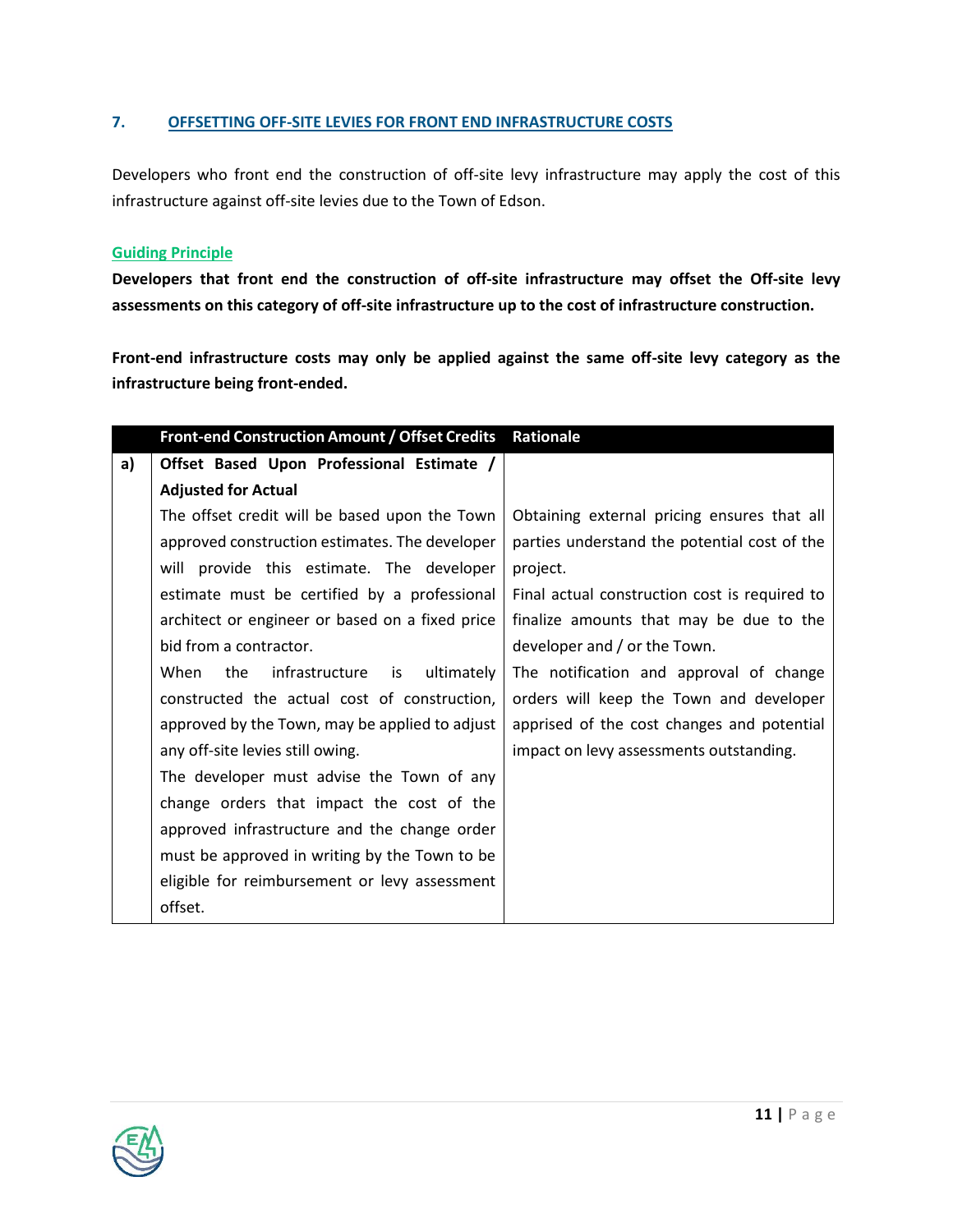## **8. INFRASTRUCTURE FRONT END CLAIM REIMBURSEMENT**

#### **Construction and Acceptance**

## **Guiding Principle**

**Developers will be responsible to construct Off-site infrastructure to the standards and specifications of the Town.**

|    | <b>Inspection / Acceptance Terms</b>                                                 | Rationale                                           |  |  |  |
|----|--------------------------------------------------------------------------------------|-----------------------------------------------------|--|--|--|
| a) | Inspection, Correction of Deficiencies,                                              |                                                     |  |  |  |
|    | Acceptance                                                                           |                                                     |  |  |  |
|    | Developer constructed infrastructure will                                            | The developer is accountable for the infrastructure |  |  |  |
|    | built<br>to<br>Town<br>standards<br>be<br>and                                        | constructed. The inspection process will ensure     |  |  |  |
|    | specification.                                                                       | that standards have been met and that deficiencies  |  |  |  |
|    |                                                                                      | are noted and subject to future correction by the   |  |  |  |
|    | At completion, infrastructure will be                                                | developer.<br>The<br>Completion<br>Construction     |  |  |  |
|    | subject to Town inspection. The developer                                            | Certificate starts the "interest clock".            |  |  |  |
|    | will remedy construction deficiencies.                                               |                                                     |  |  |  |
|    |                                                                                      |                                                     |  |  |  |
|    | A Construction Completion Certificate will                                           |                                                     |  |  |  |
|    | be issued by the Town to signify that                                                |                                                     |  |  |  |
|    | infrastructure<br>conforms<br>to<br>Town                                             |                                                     |  |  |  |
|    | standards.                                                                           |                                                     |  |  |  |
| b) | Hold Back on Deficiencies, Issuance of                                               |                                                     |  |  |  |
|    | <b>Final Acceptance Certificate</b>                                                  |                                                     |  |  |  |
|    | The Town will withhold a minimum of 20%                                              | To ensure that a developer corrects any off-site    |  |  |  |
|    | cost of front-end<br>off-site<br>оf<br>the                                           | infrastructure deficiencies a hold back amount will |  |  |  |
|    | infrastructure repayment amounts, up to                                              | be established.                                     |  |  |  |
|    | the value of deficiency, to expedite                                                 | The issue of a Final Acceptance Certificate by the  |  |  |  |
|    | correction of deficiencies.                                                          | Town will be used to signal release of holdback on  |  |  |  |
|    | At the conclusion of the warranty period                                             | payment to the developer (should funds be           |  |  |  |
|    | and after construction deficiencies are                                              | available in the off-site levy reserve).            |  |  |  |
|    | completed a final acceptance inspection                                              |                                                     |  |  |  |
|    | will be undertaken, a Final Acceptance<br>Certificate will be issued and holdback on |                                                     |  |  |  |
|    |                                                                                      |                                                     |  |  |  |
|    | reimbursement may be released (should<br>funds be available in the off-site levy     |                                                     |  |  |  |
|    | reserve).                                                                            |                                                     |  |  |  |
|    |                                                                                      |                                                     |  |  |  |

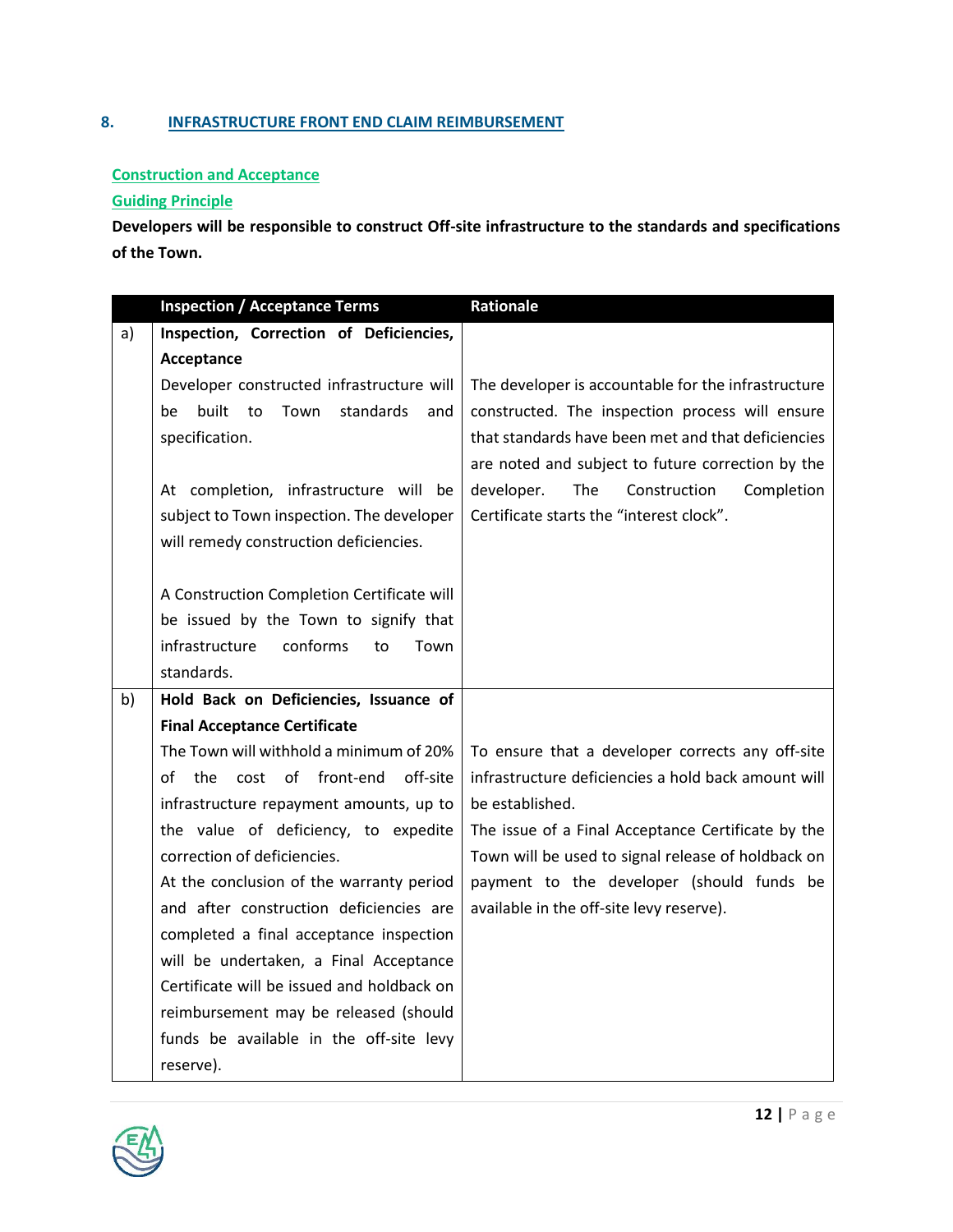#### **9. INTEREST ON UNPAID BALANCE**

### **Guiding Principle**

**Balances due to developers as a result of front-ending the construction of "qualified" Off-site infrastructure will earn interest at the nominal cost of capital as outlined in the Off-site levy model.**

|    | <b>Inspection / Acceptance Terms</b>           | Rationale                                            |  |  |  |
|----|------------------------------------------------|------------------------------------------------------|--|--|--|
| a) | <b>Interest on Outstanding Balance at Town</b> |                                                      |  |  |  |
|    | <b>Cost of Capital</b>                         |                                                      |  |  |  |
|    | off-site<br>constructed<br>Developer           | <b>Developers</b><br>"qualified"<br>who<br>construct |  |  |  |
|    | infrastructure will earn interest on any       | infrastructure will receive credit for the working   |  |  |  |
|    | outstanding balance as outlined in the off-    | capital invested in constructing front-ending off-   |  |  |  |
|    | site levy model. Interest will be credited to  | site infrastructure.                                 |  |  |  |
|    | developer accounts annually and at time        | The MGA indicates that parties that front end        |  |  |  |
|    | of final payment to the developer.             | infrastructure construction will be entitled to      |  |  |  |
|    |                                                | interest on their investment.                        |  |  |  |

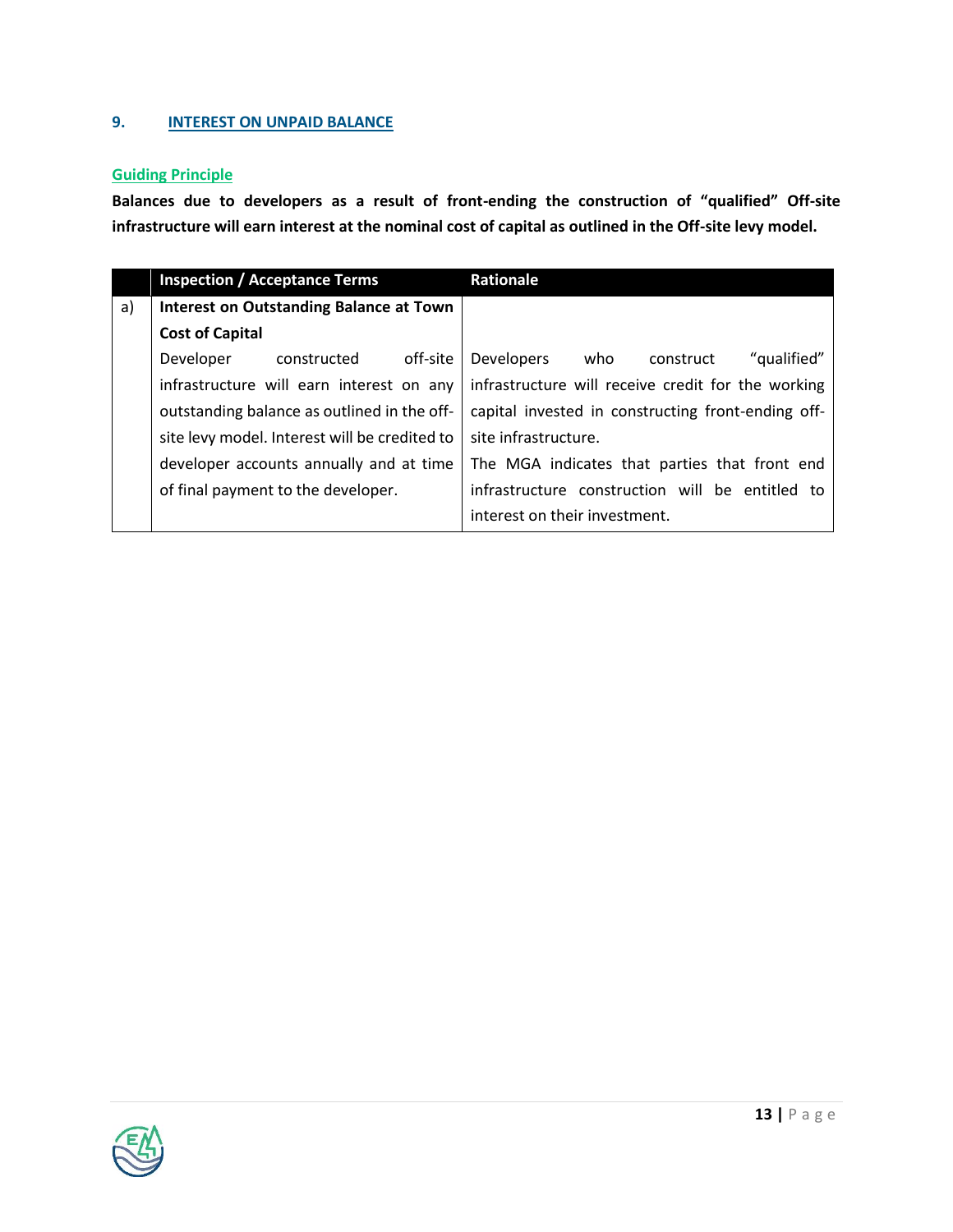#### **10. PAYMENTS ON DEVELOPER FRONT END DEBTS**

Any Off-site levy reserve funds that are assigned to the draw-down of obligations related to "qualified" front-end construction will be distributed to front-ending parties (Town and / or private developers) in an equitable fashion. Equity will be achieved by prorating repayment funds across the outstanding balance of all amounts owed.

#### **Guiding Principle**

**The Town will develop annually a financial plan as to how off-site levy funds will be disbursed.** 

**Funds drawn from the off-site levy reserve to pay down "qualified" front end obligations will be prorated across all outstanding loan balances.**

**When an amount owed on "qualified" front-ending obligation is less than \$50,000, the amount due will be paid out in its entirety.**

|    | <b>Repayment of "Qualified" Debts</b>     | Rationale                                             |
|----|-------------------------------------------|-------------------------------------------------------|
| a) | Payments on Amounts will be Prorated      |                                                       |
|    | on All Balances Due                       |                                                       |
|    | The Town will determine the amount of     | The Town will determine the amount of off-site levy   |
|    | funding to be applied to the pay down of  | reserve funding to be applied against debt draw-      |
|    | front ending obligations for "qualified"  | downs.                                                |
|    | balances. Such funding will be prorated   |                                                       |
|    | across all debts.                         | This amount will be distributed equally to all debts, |
|    |                                           | Town and private developer alike.                     |
| b) | Payments on Amounts Below \$50,000        |                                                       |
|    | will be paid out                          |                                                       |
|    | When the balance of a "qualified" front-  | Small outstanding balances will be paid out to        |
|    | end obligation falls below \$50,000, the  | reduce the administrative efforts associated with     |
|    | balance will be paid out in its entirety. | these amounts.                                        |